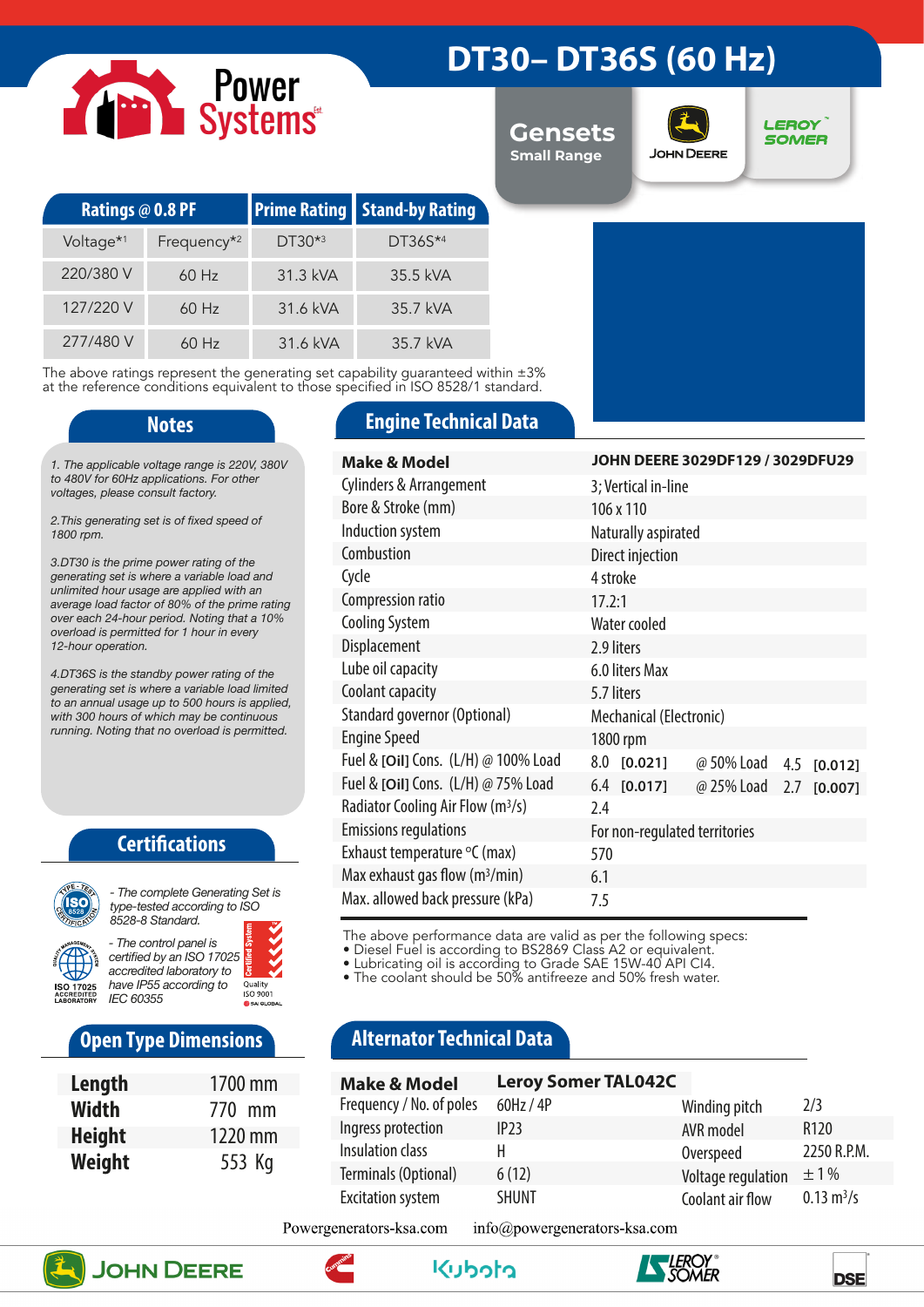

# **DT30– DT36S (60 Hz)**

**Gensets Small Range**



**LEROY SOMER** 

# **Control Panel Specifications**

GMP260MK (DSE6010 MKII) panel is an automatic start generating set panel of microprocessor-based design which is capable of interfacing with electronic engine through the can-bus J1939. It is fully configurable by front fascia buttons and PC software as well. If Mains voltage is to be monitored, DSE6020MKII can be offered.

Circuit Breaker Schneider or ABB, 3 Pole MCB (4 Pole available as Optional)



# **Construction**

| <b>Sheet Fabrication</b> | CNC shearing & bending                                                                                                                                                                        |
|--------------------------|-----------------------------------------------------------------------------------------------------------------------------------------------------------------------------------------------|
| Paint type               | Heat-treated powder-coated                                                                                                                                                                    |
| Paint application        | Electrostatic corona spraying                                                                                                                                                                 |
| <b>Durability tests</b>  | • IMPACT [EN ISO 6272]<br>• Salt spray resistance [ASTM B117-73]<br>• Humidity Resistance [ASTM D2247]                                                                                        |
| Compliance               | • Panel is compliant with [ISO8528-8]<br>• Clearance & Creepage [IEC60355-1]<br>• Leakage current & Dielectric strength [IEC60355-1]<br>• Protection against electric shock [IEC600 364-4-41] |
| Degree of protection     | IP <sub>55</sub>                                                                                                                                                                              |
| Wire crimping            | • Crimping force up to 20KN<br>• Accuracy of 0.01mm<br>• Each crimping is checked by Komax CFA+                                                                                               |
| Wire coding              | • Wires are coded by wire color and cross-section<br>• Wires are coded by printed numbers<br>• Wires are coded by printed function of the wire                                                |

| <b>Protection</b>        |                                 | <b>Control</b>                 |                               | <b>Instrumentation</b>        |                                   |
|--------------------------|---------------------------------|--------------------------------|-------------------------------|-------------------------------|-----------------------------------|
| (standard)               | (OPTIONAL Note <sup>1,3</sup> ) | (standard)                     | (OPTIONAL Note <sup>1</sup> ) | (standard)                    | (OPTIONAL Note $1,3$ )            |
| Over/Under AC voltage    | High oil temperature            | Remote start input             | Battery Changer: 5A, 10A, UL  | Gen AC Voltage: 3ph VLL & VLN | Lube oil temperature              |
| Over/Under frequency     | High exhaust temperature        | <b>Emergency Stop button</b>   | Fuel pump control             | Gen Frequency: Hz             | Exhaust temperature               |
| Delayed Over current     | Low fuel pressure               | Common Alarm volt-free contact | Extension:                    | Gen Current: 3 phase A        | Engine Inlet air (Boost) pressure |
| Short-circuit            | Low coolant pressure            | Event log (50 events)          | Ethernet - Modbus TCP         | Power: KW, KVA, KVAR & PF     | Charging ammeter                  |
| Over KW                  | Low fuel level                  | <b>Weekly Exerciser</b>        | RS485- Modbus RTU             | Energy: KWhr, KVAhr, KVARhr   | Fuel pressure                     |
| High Engine Temperature  | Low oil level                   | Audible Alarm                  | Webnet – GPS tracker          | Lube Oil pressure             | Coolant pressure                  |
| Low oil pressure         | High winding temperature        | <b>Standard CANbus J1939</b>   | Water in Fuel Detection.      | Engine coolant temperature    | Fuel level                        |
| Maintenance Alarm        | High bearing temperature        | Preheat control                |                               | <b>Battery DC Voltage</b>     | Lube oil level                    |
| High/Low Battery voltage | Low boost pressure              |                                |                               | <b>DC Alternator Voltage</b>  | Winding temperature 3xRTD         |
| Low coolant level Note 2 | Fusible link fire protection    |                                |                               | <b>Engine Speed</b>           | Bearing temperature RTD           |
|                          | Low coolant temperature         |                                |                               | Operating hours               |                                   |

Note 1: some OPTIONAL features could be standard if CANbus is established within electronic engines.

Note 2: Low coolant level protection is standard feature for Gensets above 200KVA, otherwise it is optional.

Note 3: There is limitation in the number of protections and measurements that can be offered with GMP260MK.

Other types of control Panels & Modules can be offered according to required specifications (DSE 7310/20, 7410/20, 8610, 8810 and Others).

Powergenerators-ksa.com

info@powergenerators-ksa.com